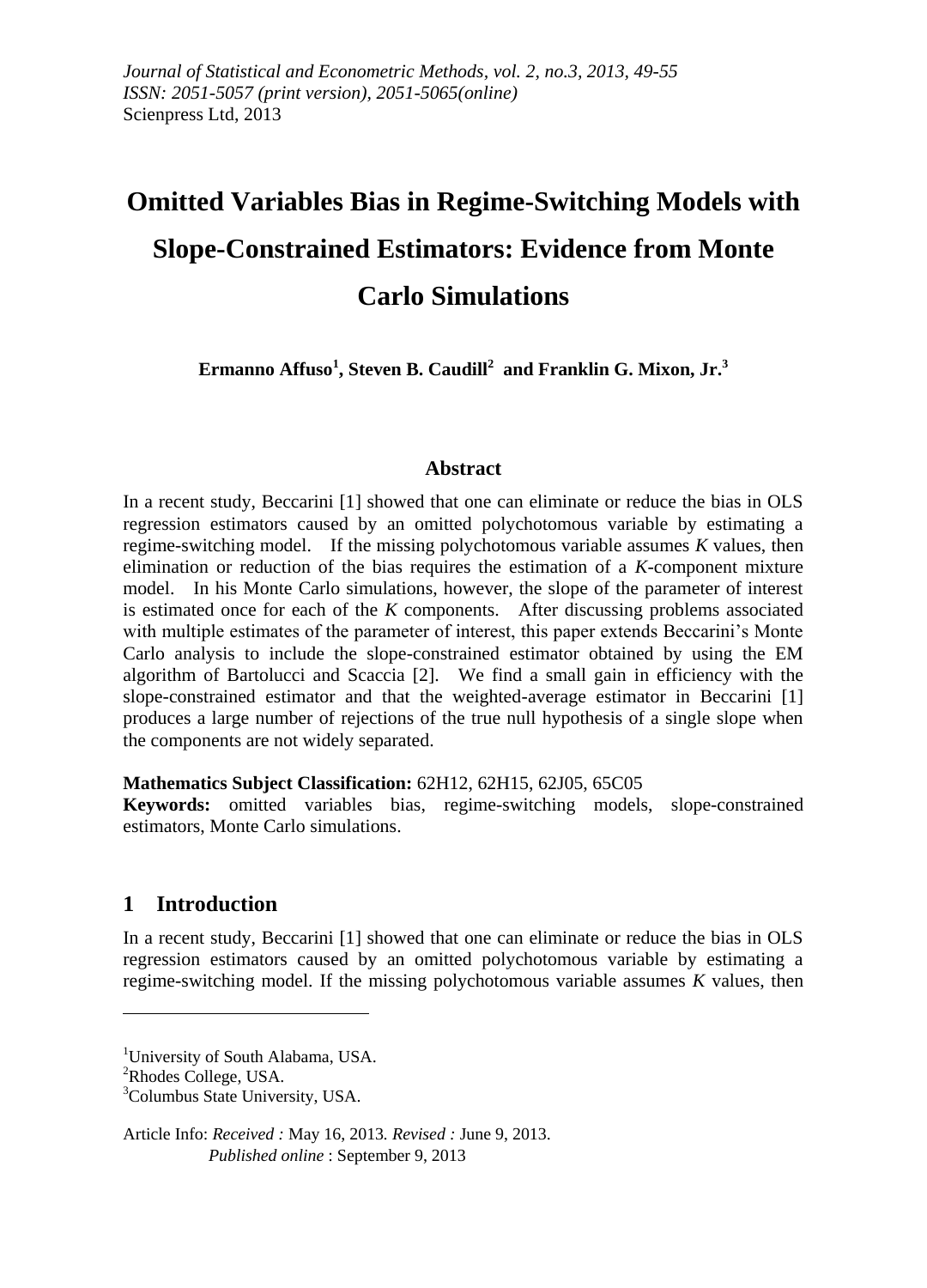elimination or reduction of the bias requires the estimation of a *K*-component mixture model. In his Monte Carlo simulations, however, the slope of the parameter of interest is estimated once for each of the *K* components. After discussing problems associated with multiple estimates of the parameter of interest, this paper extends Beccarini's Monte Carlo analysis to include the slope-constrained estimator obtained by using the EM algorithm of Bartolucci and Scaccia [2]. We find a small gain in efficiency with the slope-constrained estimator and that the weighted-average estimator in Beccarini [1] produces a large number of rejections of the true null hypothesis of a single slope when the components are not widely separated.

Beccarini's [1] approach showed that if the missing polychotomous variable assumes *K* values, then elimination or reduction of the bias requires the estimation of a *K*-component mixture model. Using several Monte Carlo simulations, Beccarini [1] confirms the assertion. However, in each of these cases, the slope of the parameter of interest is estimated once for each of the *K* components. These multiple estimates are then averaged by using the mixing weights. Although Beccarini [1, p. 60] acknowledges an efficiency gain from the estimation of a slope-constrained mixture model, the performance of that estimator is not explored in the Monte Carlo experiments.<sup>4</sup> The objective of this paper is to extend Beccarini's [1] Monte Carlo analysis to include the slope-constrained estimator, obtained by using the EM algorithm of Bartolucci and Scaccia [2], in order to assess the efficacy of averaging to obtain a single parameter estimate. Using our approach, a statistically significant difference between the two models indicates that the averaging process in Beccarini [1] is problematic.

In addition to a gain in estimation efficiency, there are at least two other reasons for imposing this constraint in the estimation. First, with multiple estimates of the parameter of interest, it is possible that a likelihood ratio test for the equality of slopes across regimes might be rejected – then what? Perhaps such a rejection would be useful in that it might represent evidence that there are specification issues beyond an omitted polychotomous variable. The other problem associated with multiple estimates of a parameter of interest is that hypothesis testing and confidence intervals for this slope parameter become quite complicated. For example, if a slope estimate is obtained by averaging slope estimates from a ten-regime mixture model, the weighted average needed to estimate the single unknown slope coefficient is a nonlinear function of nineteen parameters. Considerable effort would be required to obtain an approximate standard error for this parameter.

In this paper we conduct new Monte Carlo simulations and use both Beccarini's [1] weighted-average estimator and the constrained estimator following Bartolucci and Scaccia [2]. We expand on Beccarini's [1] simulations in several respects: 1) we include the slope-constrained estimator, 2) we consider samples of sizes 100 and 400, 3) we compare estimator performance using root mean square errors (RMSE), 4) we allow the distance between the components in the mixture model to vary, 5) we conduct 1,000 Monte Carlo trials for each set of parameters, and 6) we keep track of various failures in the simulation. In general, we find that both estimators perform better in terms of RMSE when the sample size is larger and the components are widely separated. We also find that the gain in efficiency of the slope-constrained estimator is small compared to the

1

<sup>&</sup>lt;sup>4</sup>Beccarini's [1, p. 65] equation (18) indicates a single β parameter which does not change across regimes.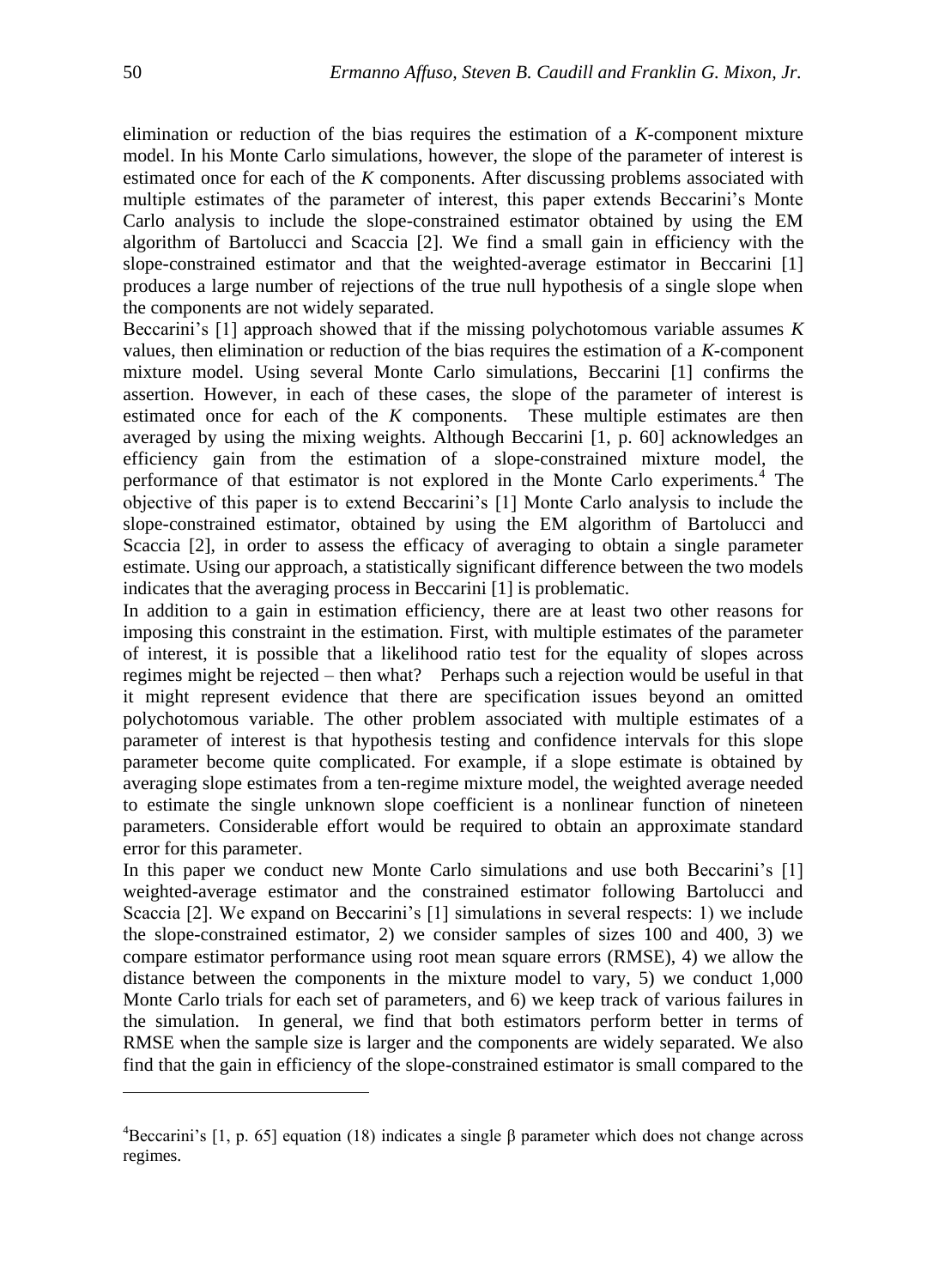weighted-average estimator. The biggest problem with the use of the weighted-average estimator is the large number of rejections of the true null hypothesis of a single slope when the components are not widely separated.

#### **2 Beccarini's Monte Carlo Simulations**

The model used in Beccarini's [1] Monte Carlo simulations is given by,

$$
y_t = \beta x_{1t} + \gamma z_t + \varepsilon_t, \quad t = 1, 2, \dots, 100. \tag{1}
$$

The dependent variable, *y*, depends on *x* and *z*, where *x* is a continuous variable generated as a random normal deviate, *z* is a dichotomous variable taking the values +1 and −1, and ε is a normally distributed error term with mean 0 and variance 1. In Beccarini's [1] simulations, the true parameter values are  $\beta = 3$  and  $\gamma = 5$ . The result is a two-regime mixture model with regimes given by,

$$
y_t = 3x_{1t} + 5 + \varepsilon_t, \tag{2}
$$

and,

<u>.</u>

$$
y_t = 3x_{1t} - 5 + \varepsilon_t \,. \tag{3}
$$

The probability of regime membership is one-half for each. In the simulations, Beccarini  $[1]$  considers three cases: Case  $1$  – omitted variable, dichotomous, zero autocovariance, Case 2 – omitted variable, dichotomous, non-zero autocovariance, and Case 3 – omitted variable, taking its values in an open set of the real line, non-zero autocovariance. Beccarini [1] uses these simulations to show how a finite mixture model provides better estimates in the case of a missing polychotomous variable than OLS using *x*, alone. We include the slope-constrained estimator, as proposed by Beccarini [1, p. 60] for the gain in efficiency it provides, and examine only Beccarini's Case 1.

## **3 Our Monte Carlo Simulations**

There are some differences between our Monte Carlo simulation and that of Beccarini's Case 1. Beccarini [1] considered a sample size of 100 over 100 Monte Carlo trials, whereas we consider sample sizes of 100 and 400 over 1,000 Monte Carlo trials. Beccarini [1] also considered only the weighted-average estimator, whereas we also estimate the slope-constrained estimator.<sup>5</sup> This study compares estimator performance using mean square error.

Beccarini [1] performed the simulation for  $\gamma = 5$ , resulting in very widely separated components. We consider several values for  $\gamma$ , including: 0.25, 0.50, 1.0, 1.5, 3, and 5. We have done so because we know that the estimation of finite mixture models is complicated by a lack of separation between components. Another difference between our Monte Carlo experiments and those of Beccarini [1] is that we keep track of the number

 $5$ One might point out that the slope-constrained estimator is a special case of the mixture-weighted estimator. While we do not disagree, the comparison chosen in our study is appropriate given that it represents the model used in Beccarini's [1] Monte Carlo experiment.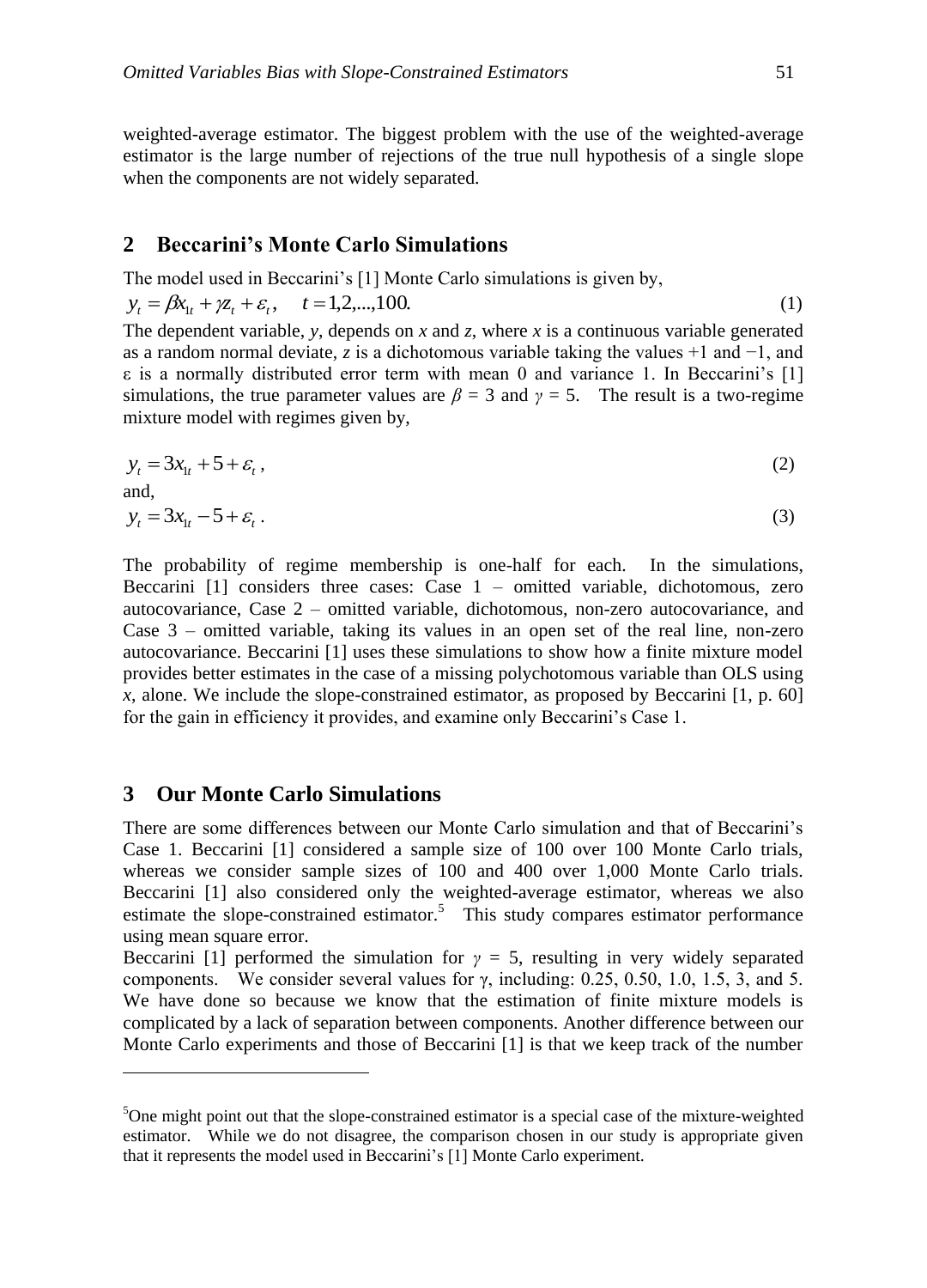of estimation problems and the number of nonsensical likelihood ratio test results for the equality of slopes in the two regimes. The first of these problems we call *estimation failures*. One of the problems that may occur when one estimates a mixture model is an estimation failure, which can occur if the EM algorithm locates a singularity and, consequently, the likelihood function increases without bound. In order to check for these estimation failures we have a condition in our program which identifies a failure as having occurred when the standard deviation of either regime is estimated to be less than 0.01. This is circumstantial evidence that one regime is collapsing on a single point.

In our simulations we estimate one model which yields two slope estimates and a second, slope-constrained, model which yields a single slope estimate.  $6$  Because these two models are nested, we can conduct a likelihood ratio test. Before conducting that test, we check to make certain that the maximized value of the slope-constrained likelihood function is less than the value obtained from the unconstrained estimation. If not, we conclude that we have found a failure associated with a negative chi-square statistic. For these cases the test is nonsensical. For the remaining cases we conduct the usual likelihood ratio test.

# **4 Our Simulation Results**

The results of our Monte Carlo simulations are given in Table 1. The top half of the table contains the simulation results when the sample size is 100, and the bottom half of the table contains the results from samples of size 400.

| Table 1: Simulation results for 1,000 Monte Carlo trials |          |             |               |             |                  |                  |         |
|----------------------------------------------------------|----------|-------------|---------------|-------------|------------------|------------------|---------|
| Sample                                                   | $\gamma$ | <b>RMSE</b> | <b>RMSE</b>   | <b>RMSE</b> | Estimation       | Negative         | Reject  |
| Size                                                     |          | (simple)    | (constrained) | (mixture-   | Failures         | Chi-square       | Null of |
|                                                          |          | average)    |               | weighted)   |                  |                  | one     |
|                                                          |          |             |               |             |                  |                  | slope   |
| 100                                                      | 0.25     | 0.2850      | 0.1176        | 0.1086      | 66               | 116              | 362     |
| 100                                                      | 0.50     | 0.2997      | 0.1263        | 0.1230      | 48               | 125              | 364     |
| 100                                                      | 1.00     | 0.2498      | 0.1543        | 0.1508      | 11               | 87               | 293     |
| 100                                                      | 1.50     | 0.1549      | 0.1513        | 0.1553      | 1                | 8                | 136     |
| 100                                                      | 3.00     | 0.1064      | 0.1037        | 0.1053      | 0                | $\overline{0}$   | 135     |
| 100                                                      | 5.00     | 0.1056      | 0.1046        | 0.1054      | $\theta$         | $\boldsymbol{0}$ | 100     |
|                                                          |          |             |               |             |                  |                  |         |
| 400                                                      | 0.25     | 0.2257      | 0.0529        | 0.0531      | 13               | 85               | 349     |
| 400                                                      | 0.50     | 0.2276      | 0.0602        | 0.0599      | 10               | 82               | 366     |
| 400                                                      | 1.00     | 0.1479      | 0.0654        | 0.0656      | $\Omega$         | 32               | 301     |
| 400                                                      | 1.50     | 0.0686      | 0.0677        | 0.0691      | $\theta$         | $\overline{0}$   | 102     |
| 400                                                      | 3.00     | 0.0505      | 0.0505        | 0.0505      | $\Omega$         | $\overline{0}$   | 91      |
| 400                                                      | 5.00     | 0.0499      | 0.0501        | 0.0500      | $\boldsymbol{0}$ | $\boldsymbol{0}$ | 106     |
| Note: $\gamma$ is the sample separation.                 |          |             |               |             |                  |                  |         |

The first row of the table contains Monte Carlo results for samples of size 100, and  $\gamma$  =

1

<sup>6</sup>Of course, the true data-generating process assumes the slopes are the same, which calls for the estimation of the constrained model that we highlight in our study.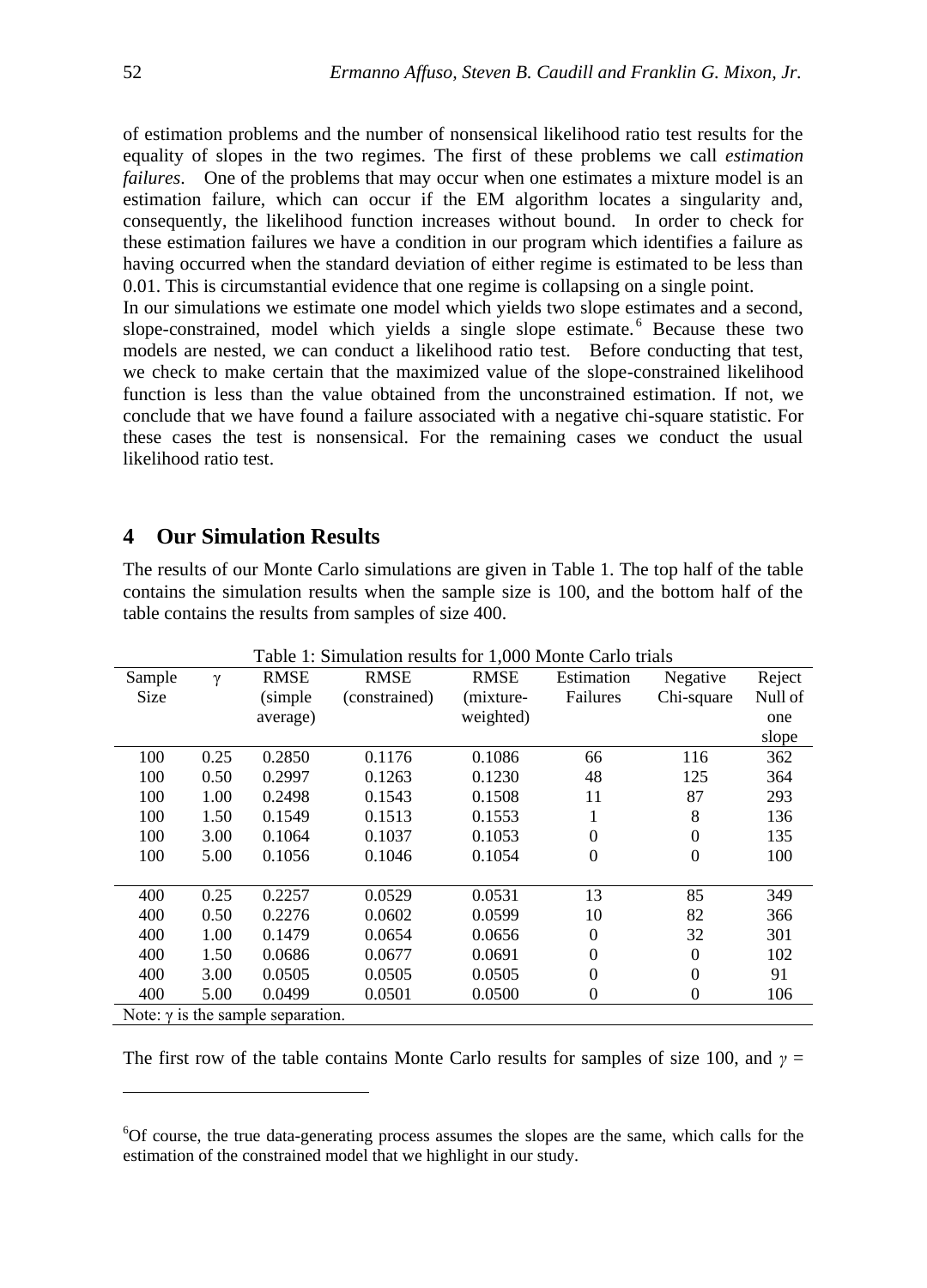0.25. This means that the components are one-half of one standard deviation apart, which is close, thus complicating the estimation. Based on RMSE, the weighted estimator actually performs a bit better than the slope-constrained estimator. This result can also be seen in Figure 1.



Figure 1: Estimator performance

However, this conclusion must be tempered by an examination of failures and rejections in this Monte Carlo experiment. For example, the table indicates there were 66 estimation failures out of 1,000 trials, and 116 instances of a negative chi-square value. Of the remaining 818 Monte Carlo trials, 362 of led to a rejection of the true null hypothesis (at the  $\alpha = 0.10$  level) of a single underlying slope. There seems to be considerable statistical evidence of the presence of multiple regimes, making the averaging of the two slope estimates problematic. As illustrated in Figure 2, there is an indirect relationship between sample separation and the number of failures. In fact, as Table 1 indicates, if the value of *γ* increases, the number of estimation failures goes to zero. The same relationship is found between sample separation and negative chi-square values. In particular, when the value of *γ* reaches five, which is the value used in Beccarini's simulations, there are 100 rejections of the true null hypothesis out of 1,000 trials, which is exactly what one would predict.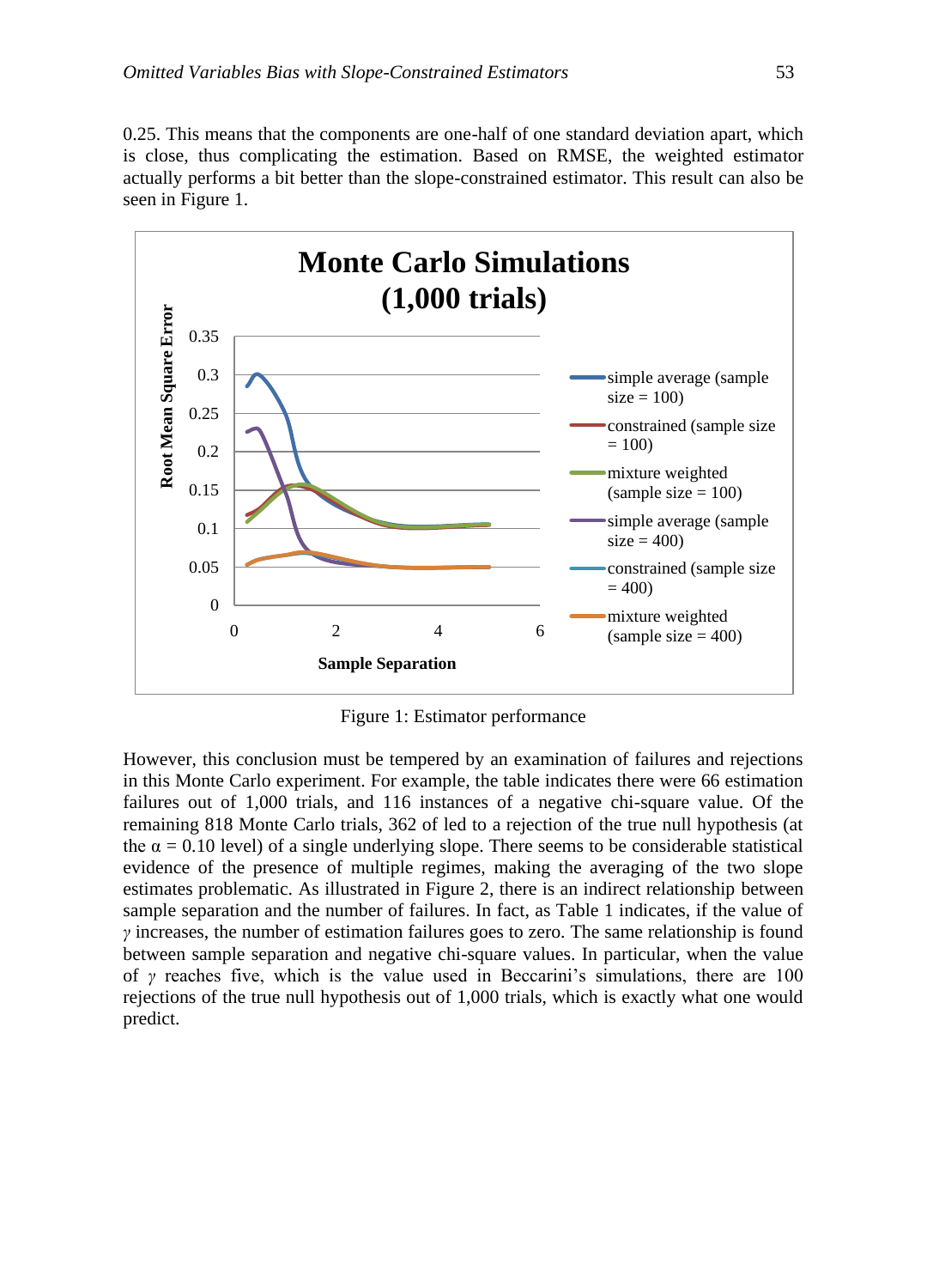

Figure 2: Log-likelihood ratio tests and simulation performance

The bottom half of Table 1 shows the same Monte Carlo experiment for a sample size of 400. As expected, the RMSEs for both estimators are very similar and approximately one-half of their values when the sample size is 100. The number of estimation failures and negative chi-square values diminishes as the sample size increases. However, when the value of *gamma* is 0.25, the number of rejections of the true null hypothesis is still nearly 350. In fact, when the value of *gamma* is 0.50, the number of rejections is 366 (and still 301 for  $\gamma = 1.0$ ). Overall, we see a result consistent with other findings on mixture models – that estimation is less problematic and easier with larger samples and significant sample separation. Those facts are confirmed in our Monte Carlo simulations.

# **5 Conclusion**

Statistical models with omitted variables yield biased estimators, unless the omitted variables are orthogonal to the known vectors, or the population parameter of the omitted variable is zero. Beccarini [1] argues that the bias caused by the omission of polychotomous variables can be mitigated by the use of regime-switching models. Beccarini [1] conducted Monte Carlo simulations to estimate a regime-switching model with the number of components equal to the number of values of the omitted polychotomous variable. As the estimator of the slope parameter, Beccarini [1] used the average of the slope estimates from each regime, weighted by the associated mixture weight. We extend the Monte Carlo experiments of Beccarini [1] in several aspects: in addition to Beccarini's weighted-average estimator, we estimate a slope-constrained mixture model to make an efficiency comparison; in addition to samples of size 100 we also examine samples of size 400, and we compare estimator performance using the RMSE; we allow the distance between the components of the mixture model to vary, and we record various failures of the simulation; finally, we compute a series of log-likelihood